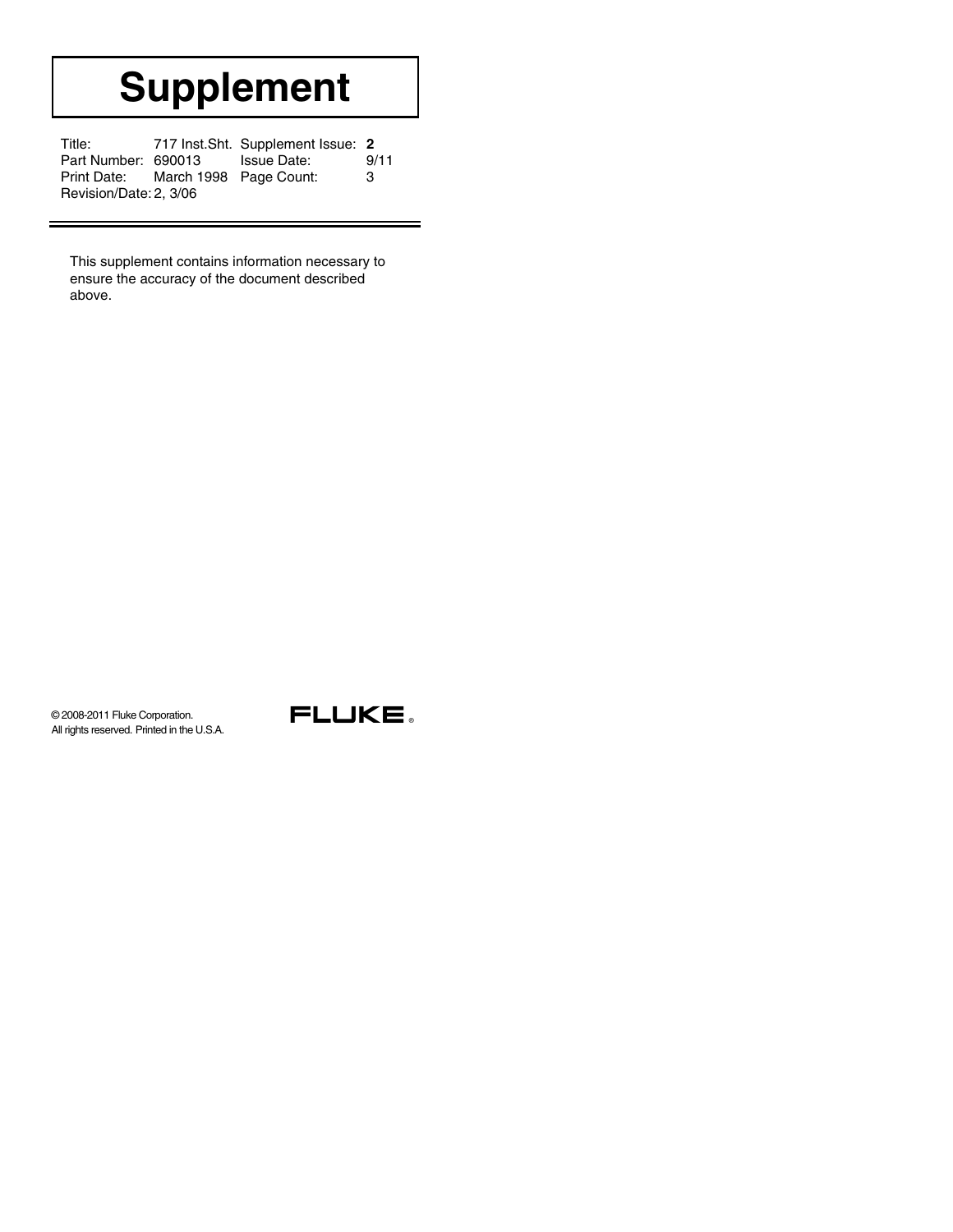## **Change #1**

On the second panel, under *Symbols*, add the following:



## **Change #2 59696,**

On the first panel, under "The 717 Pressure Calibrators (hereafter, "the Calibrator") include" add the following:

- 717 15G
- 717 10000G

On the second panel, under *Input Units*, add the following:

inH<sub>2</sub>O @ 60 °F

Under the *Replacement Parts and Accessories*, add the following to the Table:

| Item                | <b>Parts or Accessory</b> | No.     | Qty |
|---------------------|---------------------------|---------|-----|
| (18)                | 717 15G Top Case Decal    | 4058885 |     |
| (19)                | 717 10000G Top Case Decal | 4058897 |     |
| $^{\prime}\!\!.20)$ | 717 15G LCD Bezel         | 4058851 |     |
| 21                  | 717 10000G LCD Bezel      | 4058860 |     |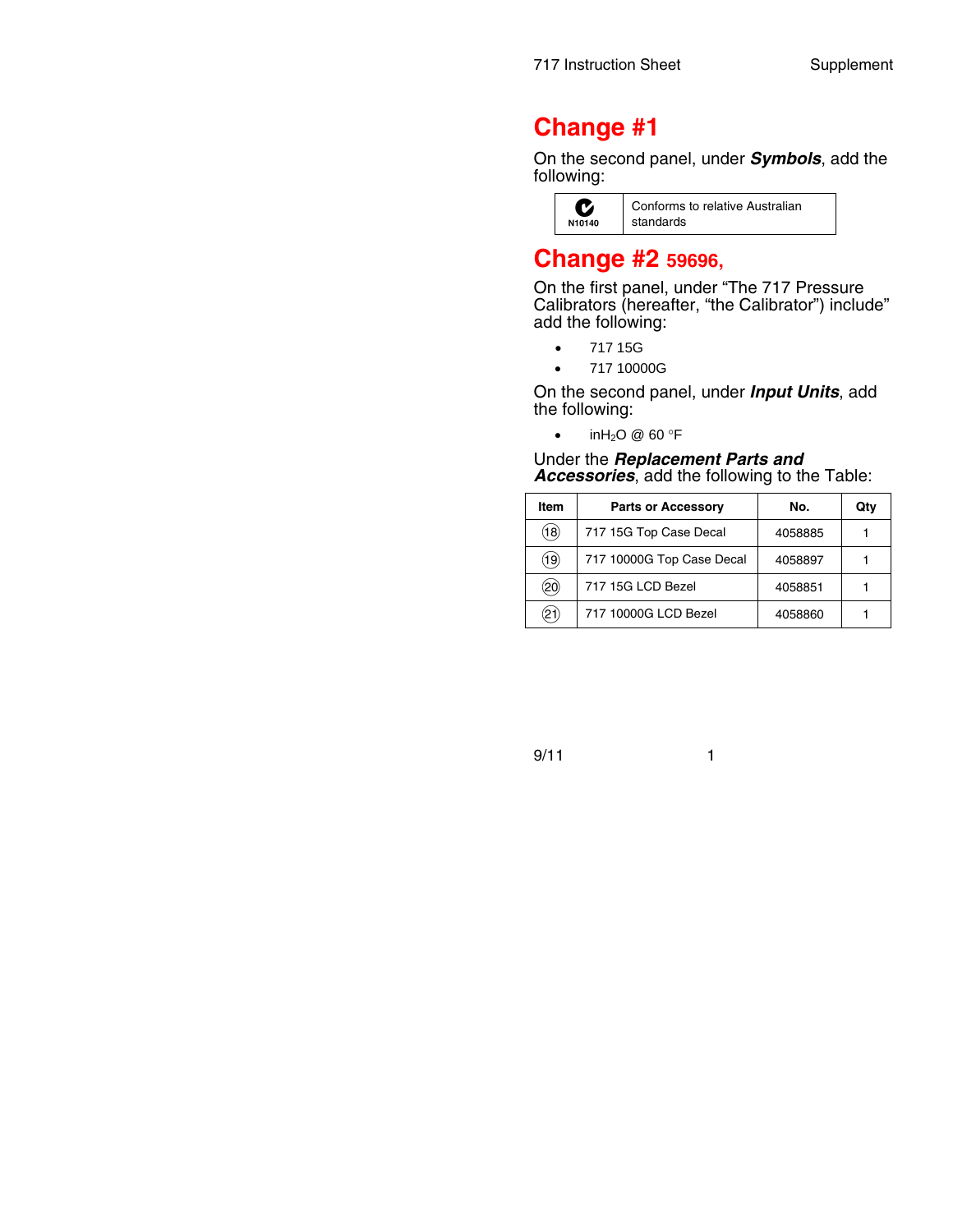Under *Specifications* replace the entire section with the following:

### *Specifications*

Specifications apply for ambient temperature from +18 ºC to +28 ºC unless stated otherwise. "Counts" are the number of increments or decrements of the least significant digit.

| <b>Model</b> | Range          | Max       | Accuracy <sup>[1]</sup> |         |
|--------------|----------------|-----------|-------------------------|---------|
|              |                |           | 6 month                 | 1 year  |
| 717 1G       | $-1$ to 1 psi  | 5 psi     | 0.050%                  | 0.050%  |
|              | -7 to 7 kPa    | 34.5 kPa  |                         |         |
| 717 15G      | -12 to 15 psi  | 30 psi    | 0.025%                  | 0.035%  |
|              | -83 to 103 kPa | 207 kPa   |                         |         |
| 717 30G      | -12 to 30 psi  | 60 psi    | 0.025%                  | 0.035%  |
|              | -83 to 207 kPa | 413 kPa   |                         |         |
| 717 100G     | -12 to 100 psi | 200 psi   | 0.025%                  | 0.035 % |
|              | -83 to 690 kPa | $1.4$ mPa |                         |         |
| 717 300G     | -12 to 300 psi | 375 PSI   | 0.035%                  | 0.050%  |
|              | -83 to 2.1 mPa | $2.6$ mPa |                         |         |
| 717 500G     | 0 to 500 psi   | 1000 psi  | 0.025%                  | 0.035%  |
|              | 0 to 3.4 mPa   | 6.9 mPa   |                         |         |
| 717 1000G    | 0 to 1000 psi  | 2000 psi  | 0.025%                  | 0.035%  |
|              | $0$ to 6.9 mPa | 13.8 mPa  |                         |         |
| 717 1500G    | 0 to 1500 psi  | 3000 PSI  | 0.025%                  | 0.035 % |
|              | 0 to 10.3 mPa  | 20.7 mPa  |                         |         |
| 717 3000G    | 0 to 3000 psi  | 6000 PSI  | 0.025 %                 | 0.035%  |